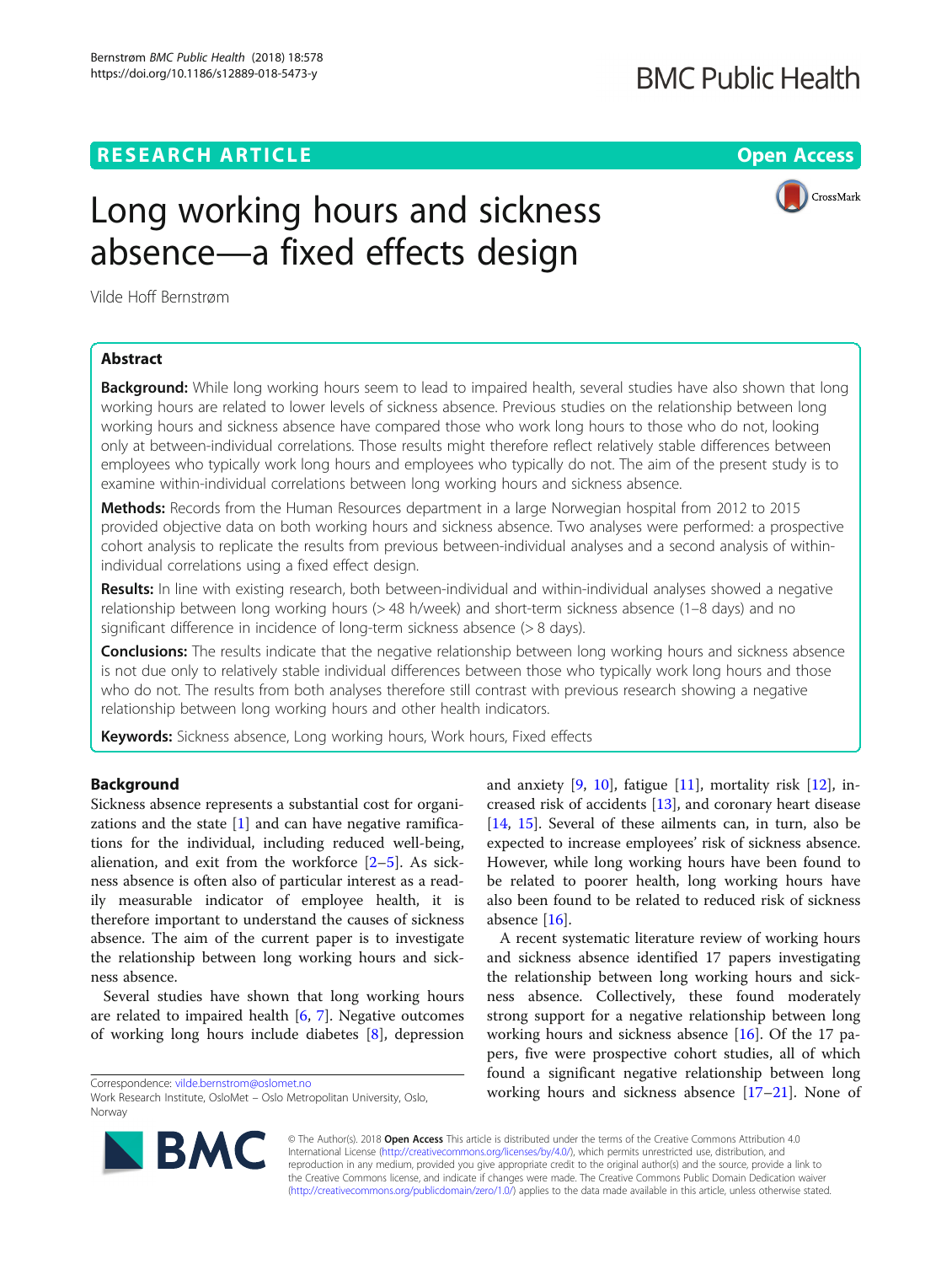the 17 identified studies used longitudinal data to investigate how individuals' odds of sickness absence altered when their working hours altered (i.e., within-individual differences)  $[16]$ . The aim of the present paper is to look at these within-individual differences.

In particular, the results from the literature review [[16](#page-8-0)] support the view that working more than 48–50 h per week is related to reduced levels of sickness absence. However, the relationship between sickness absence and working 40–48 h per week was less conclusive. The relationship between working hours and sickness absence also tended to be stronger for shorter spells of absence. Shorter absences are generally operationalized as selfcertified absences or absences lasting up to three days. Two papers included more than one measure of sickness absence and found a significant relationship between long working hours and shorter spells of absence, but not between long working hours and longer spells [[17](#page-8-0), [19\]](#page-8-0).

Several explanations have been advanced to account for the negative relationship between long working hours and sickness absence, which is the opposite of what would be expected in light of the relationship between long working hours and other health indicators. Several researchers have suggested that the negative relationship between long working hours and sickness absence is caused by a selection effect, often referred to as the "healthy worker effect," where healthier employees choose to work longer hours [[19,](#page-8-0) [22](#page-8-0), [23](#page-8-0)]. It has also been suggested that this negative relationship is due to differences in work characteristics or conditions. For example, employees who work long hours may have jobs that are healthier or more motivating, or may have more scope to attend while ill. Krantz and Lundberg [[22](#page-8-0)] found that a higher percentage of employees in top-level positions work long hours. Finally, some authors have suggested that the negative relationship between working hours and sickness absence is caused by differences in attendance motivation, arguing that high attendance motivation will induce employees to work longer hours and to attend work while ill (i.e., presenteeism) [[17,](#page-8-0) [24](#page-8-0)]. Attendance motivation may be internal (e.g., caused by job satisfaction) or external (e.g., due to job insecurity). The latter argument is supported by studies showing that long working hours are related to a higher degree of presenteeism [\[25](#page-8-0), [26](#page-8-0)]. Differences in attendance motivation would also explain why long working hours is related primarily to short spells of sickness absence but not to long absences, as the latter are more likely to have unavoidable causes [[17\]](#page-8-0).

As noted above, all of the studies identified in the systematic literature review compared employees who worked long hours to those who did not  $[16]$  $[16]$ . One important question, then, is whether the negative relationship between long working hours and sickness absence is caused by relatively stable characteristics of the individual or by their job. Additionally, it is important to ask how the individual's risk of sickness absence alters when their working hours are altered.

It is possible that employees who typically work longer hours are healthier, have healthier working conditions, and/or are generally more motivated to attend work, which would mean that their levels of sickness absence are lower on average. However, these employees might still experience strain as a result of working long hours, with a subsequent increase in sickness absence as compared to when working shorter hours.

To understand the relationship between working hours and sickness absence, it is necessary to test whether within- and between-individual effects are the same. Of particular relevance is how an individual employee's risk of sickness absence can be expected to alter when their working hours increase. The consequences of long working hours are also highly relevant from a legal and policy perspective. In Norway, the law dictates that the normal working week should not exceed 40 h [\[27](#page-8-0)]. However, upon written agreement, the number of hours worked can be calculated as an average so that they do not exceed 40 h per week over a 52-week period, 48 h during an eight-week period, or 54 h during a period of seven days [[27](#page-8-0)]. Similarly, the EU Working Time Directive specifies that weekly working hours must not exceed 48 h on average [\[28](#page-8-0)].

The aim of the current paper, then, is to test the within-individual correlation between long working hours and sickness absence, classifying that absence as short (1–8 days), long (9–183 days) or extra-long (> 183 days) and based on data from a large Norwegian hospital for the period 2012–2015. Using a fixed effects design, this study is the first to investigate within-individual correlation between long working hours and sickness absence. To assess whether any discrepancies between the present findings and previous studies are due to differences in sampling, data, or methods of analysis, a prospective cohort analysis was also performed on the same data.

# Method

# Participants

The study utilized data for the period 2012–2015 from a large Norwegian hospital. Following a merger of three different hospitals in 2010, the hospital has more than 20,000 employees. In addition to providing health care, it is also a research center and teaching hospital. Geographically, the hospital is spread across multiple locations in the capital of Norway.

For the hospital's employees, the number of hours constituting a full-time position (i.e., not counting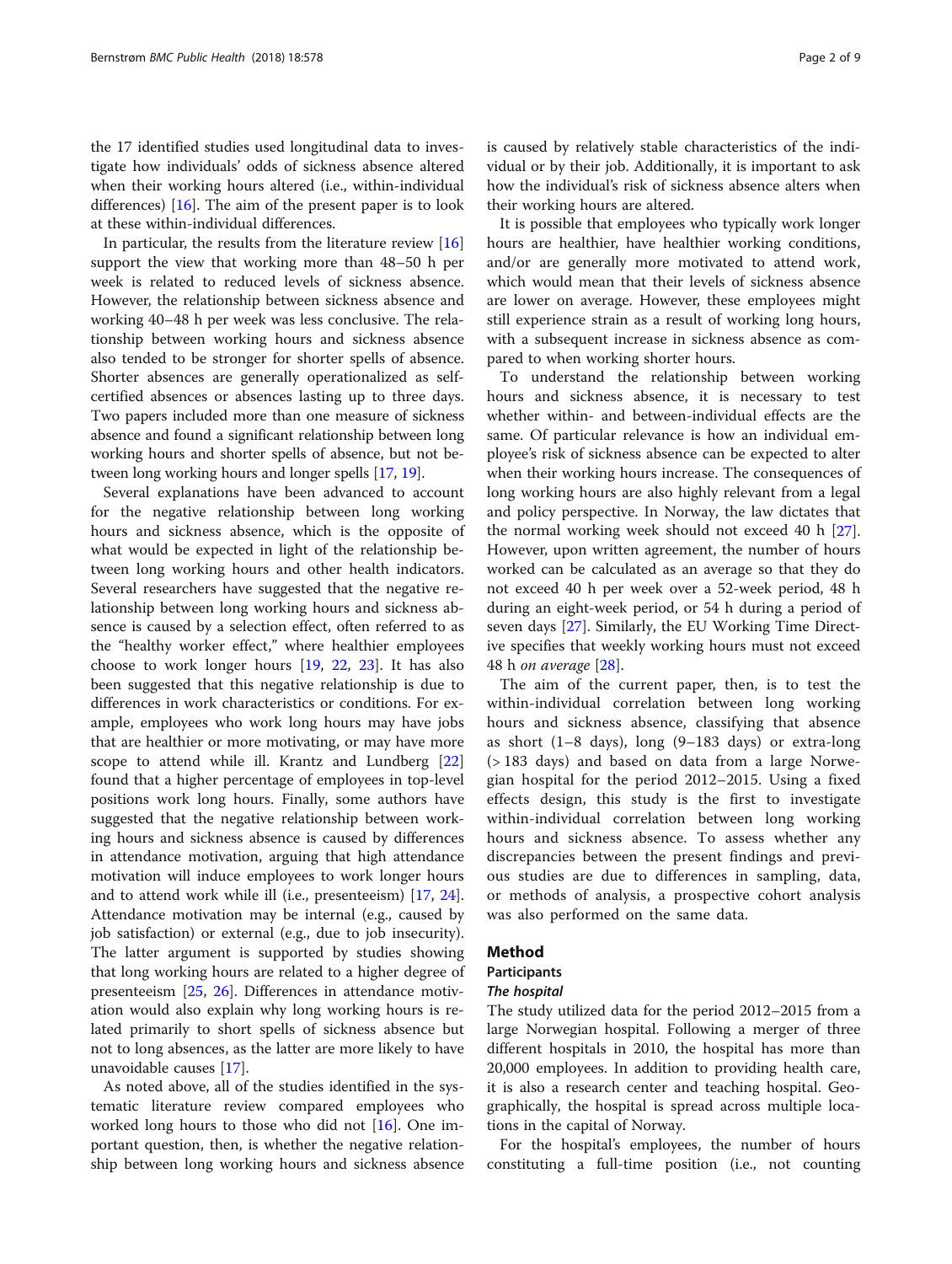overtime) varies from 33 to 40 h per week, depending on the position. In most cases, a full-time contract means working 35.5 to 37.5 h per week, but a majority of physicians are contracted to work 38 to 40 h per week. Among ambulance personnel, a full-time position commonly involves less than 35 h per week.

In this hospital, as in Norway more generally, sickness absence attracts full pay from day one, for up to one year. The first 16 days are paid by the hospital, and subsequent days are reimbursed by the state. A medical certificate is needed for absences of nine days or more.

Hospital records for the study period contained 43,263 unique employee ID numbers. Selection criteria for inclusion in the final samples (as described below) are summarized in Fig. 1. Selection criteria for the betweenindividual analyses were by year, and by month for the within-individual analyses.

The between-individual analyses examined the relationship between working hours over one year and sickness absence during the following year. Employees who

Any employees with missing information about their working hours or contract during the study period were excluded from both analyses. These were mainly employees who had not logged hours because of weak employment relations (e.g., temps called in on a day-to-day basis) and those who only worked at the hospital in the first years of the study period. Several departments did not start using the system for registering working hours (which was used to collect data for the present study) until 2013. For some employees, contract information may have been incomplete because of imprecise start and end dates. (To preserve anonymity, the hospital transformed start and end dates to quarters before sharing the data). In a few cases, there were errors in the registry.

To make the reference group data easier to interpret, both analyses were confined to full-time employees by

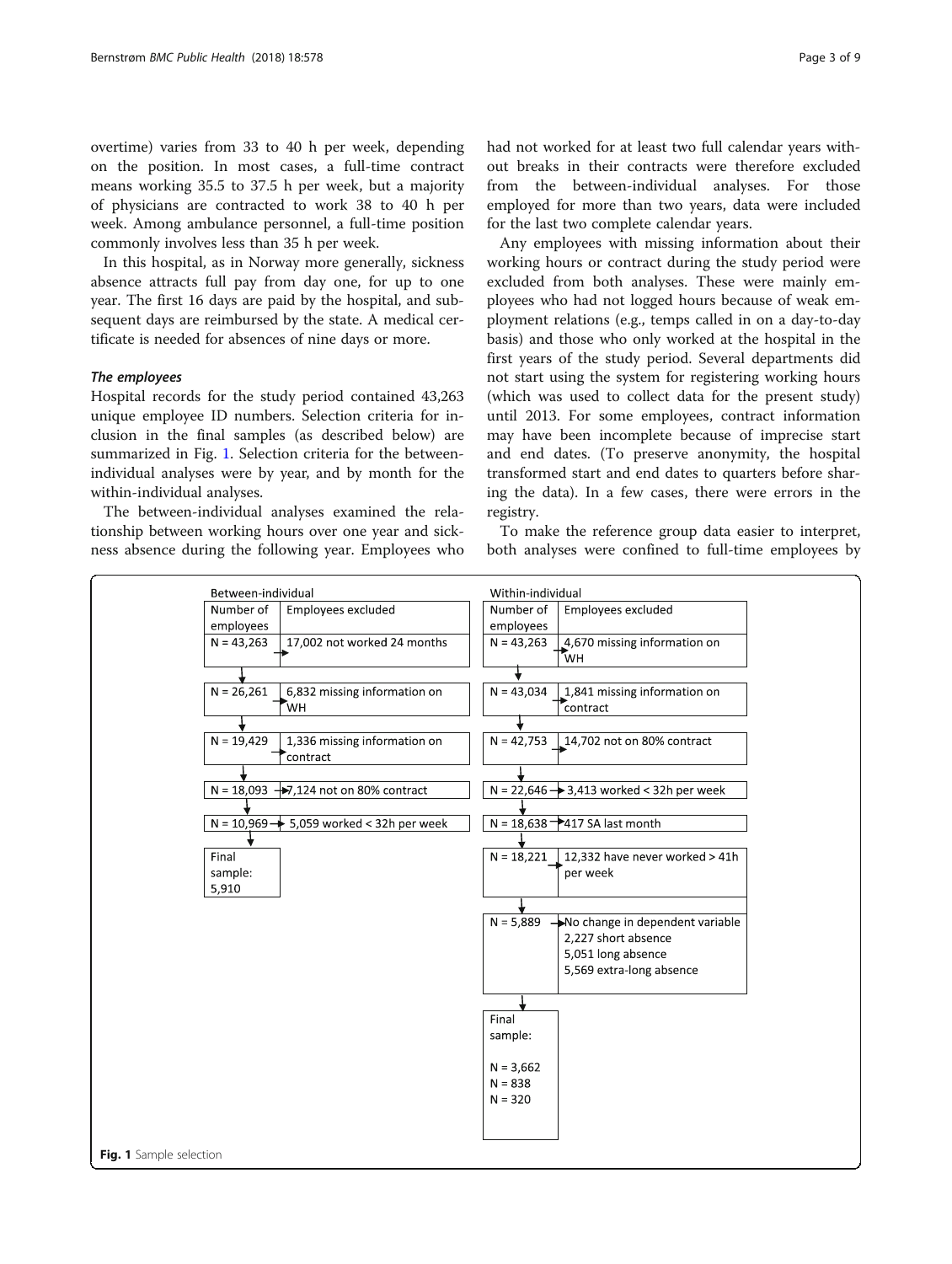restricting the sample to those with at least 80% cumulative employment contracts and who had worked at least 32 h per week on average. By using both logged working hours and contract as selection criteria, the sample excluded those who were on full-time contracts but were absent or on leave (e.g., parental leave) for a significant part of the year. The between-individual analyses also excluded employees who had changed contracts during the year and worked only 80% for parts of the year, as well as employees who had not logged hours for the entire year. For the within-individual analyses, this restriction also excluded months in which employees had worked limited hours because of vacation or other timeoff periods.

Finally, a few additional selection criteria were used for the within-individual analyses. To avoid measuring absence in both the dependent and independent variable, the analysis excluded the month following any month in which an employee was absent. Otherwise, because sickness absence means working fewer hours, the correlation between working hours one month and the odds of sickness absence the next month would be influenced by the correlation between sickness absence one month and sickness absence the next. Additionally, because this analysis considered only variations within individuals, only those with variations in the dependent and independent variables could provide information of interest. On that basis, the analysis was restricted to employees who had worked for more than 41 h a week for at least one month. Furthermore, each analysis automatically restricted the sample to those varying on the dependent variable. The final sample (N) was therefore smaller for the analysis of longer spells of absence, as fewer employees exhibited variation in that outcome variable.

# Data

The data comprised three merged registries from separate hospitals for the years 2012 to 2015, based on scrambled employee ID numbers. The use of Human Resource department records made it possible to track changes in working hours and sickness absence over years for the same individuals, using objective data with a high level of accuracy.

The first registry contained contract and demographic information, including salary, age, gender, country of origin, position, and nature of contract (i.e., temporary or permanent). Country of origin was categorized as Norwegian, other Nordic countries, other Western countries, and non-Western countries. Work positions were categorized as physician, nurse, other patientoriented position, administration/management, kitchen/ cleaning/orderly, other operations (e.g., IT), and other.

As some employees had more than one employment contract, this information was summarized when possible (e.g., total salary), based on the contract with the highest percentage of a full-time equivalent for variables where it was impossible to summarize in this way (e.g., temporary or permanent position). A dummy variable was used to indicate that the employee held more than one contract.

# Sickness absence

The second registry contained information about absences. Each spell of absence was registered as a start and end date and absence percentage (i.e., if an employee was 100% absent or partially absent). All spells of absence were included in the analyses, regardless of the percentage. Spells of absence were merged where one began the day after another ended. The data were aggregated to indicate whether an employee began a short spell of absence (1–8 days), a long spell of absence (9–183 days), or an extra-long spell of absence.

(> 183 days) in the given period. Distinguishing between short and long spells of absence was important because shorter spells are also influenced, to a greater extent than longer spells, by factors other than health [[29,](#page-8-0) [30\]](#page-8-0). Shorter absences were operationalized as 1– 8 days because a medical certificate is necessary only for absences lasting nine days or more. Extra-long spells of absence of more than 183 days were included to reflect the expectation that long working hours are also likely to be related to relatively severe health outcomes.

The third registry contained information about the number of hours spent working and recorded each shift worked by each employee, along with start time, end time, organizational unit, and type of shift. As these records are used to calculate salaries, they are likely to be relatively accurate. Approximately 8% of employeemonths included on-call shifts, and approximately 5% of employee-months included shifts registered as combining active and on-call work. To make the analysis less comprehensive, the combination shifts were recorded in terms of active and on-call hours, based on a registry indicator of equivalent active hours—in other words, a seven-hour-long combination shift registered as equivalent to four active hours was coded as four active hours and three on-call hours.

The data were aggregated to include the number of hours working active shifts and the number of hours on call during each month and year. For the betweenindividual analyses, average weekly working hours were calculated by dividing the number of hours spent working during the year by 230 (because a full-time employee in Norway is expected to work approximately 230 days a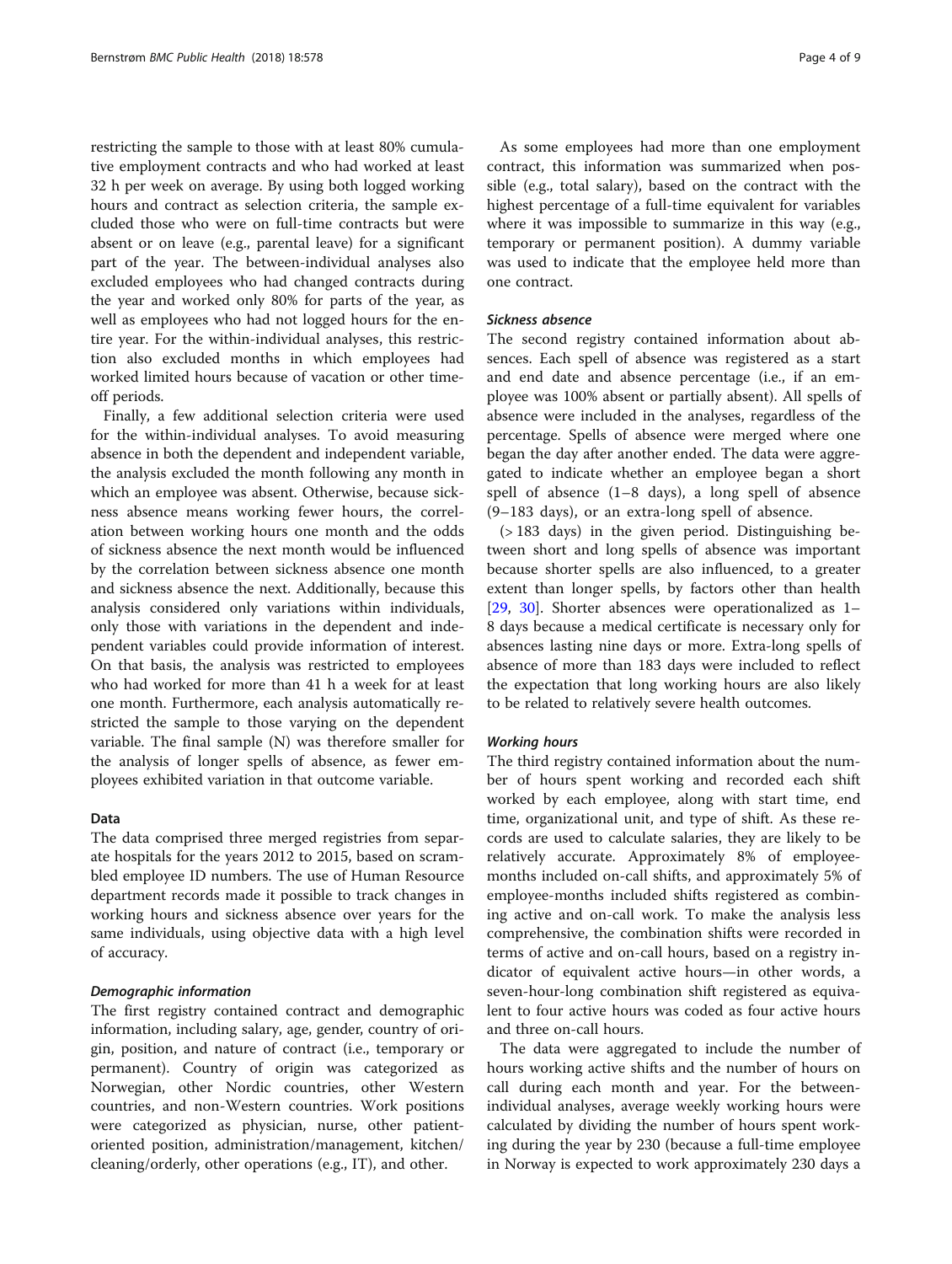year) and then multiplying it by five (the number of working days per week). For the second analysis (withinindividual), average weekly working hours were calculated by dividing the number of working hours in the month by the number of calendar days in that month and multiplying by seven.

This study focused on active shifts, categorizing active working hours (in accordance with the previous literature) as averaging  $32-40$ ,  $41-48$ , or  $> 48$  h a week. The reference group was 32–40 h. On-call shifts were included as a dummy control variable, indicating whether the employee also worked on call in the given month and year.

### Statistical analyses

For the first (between-individual) analyses, the data were analyzed using random effects, with a random intercept per work unit, controlling for the fact that work tasks and environments differ between units, and that employees are nested within their respective units.

For the second (within-individual) analyses, the data were analyzed using fixed effects, looking only at variation within individual employees. In this way, the fixed effect analysis controlled for all stable differences between individuals.

### Results

Employee demographic data are presented in Table 1, which shows that the hospital employs a diverse workforce that includes physicians, nurses, accountants, PR personnel, engineers, and cleaning staff, as well as workers in other fields.

The different employee groups exhibit clear differences in their propensity to work long hours. While physicians make up only 16% of the total sample, 67% of those employees who worked 48 h a week (on average during a month) are physicians. Similarly, while 71% of employees are female, only 43% of the employees who worked 48 h a week are female.

The results of the prospective cohort analysis (Table [2](#page-5-0)) show significantly lower odds of short-term (1–8 days) sickness absence for employees working long hours (41– 48 h and > 48 h) but no difference in long-term sickness absence (> 8 days).

The fixed effects analyses (Table [3\)](#page-6-0) showed significantly lower odds of short sickness absence for individual employees after working long hours, with no difference for semi-long working hours (41–48) or for longer sickness absences.

### Table 1 Demographic variables

|                               | Prospective cohort  | Fixed effects (all) | Fixed effects (worked > 41 h) | Fixed effects (worked > 48 h) |  |
|-------------------------------|---------------------|---------------------|-------------------------------|-------------------------------|--|
| $\mathbb N$                   | 5910                | 18,221              | 5889                          | 1631                          |  |
| Long working hours $(> 48 h)$ | 1%                  | 9%                  | 28%                           | 100%                          |  |
| Semi-long hours (41-48 h)     | 6%                  | 31%                 | 96%                           | 86%                           |  |
| Short sickness absence        | 73%                 | 64%                 | 64%                           | 52%                           |  |
| Long sickness absence         | 23%                 | 14%                 | 14%                           | 13%                           |  |
| Extra-long sickness absence   | 12%                 | 6%                  | 6%                            | 5%                            |  |
| Age                           | 45 (SD 12)          | 42 (SD 12)          | 43 (SD 12)                    | 44 (SD 11)                    |  |
| Salary                        | 506,685 (SD 160094) | 649,470 (SD 369401) | 746,052 (SD 438982)           | 887,558 (SD 479854)           |  |
| Female                        | 67%                 | 71%                 | 58%                           | 43%                           |  |
| Temporary contract            | 16%                 | 32%                 | 38%                           | 45%                           |  |
| Multiple jobholders           | 3%                  | 5%                  | 5%                            | 6%                            |  |
| Norwegian                     | 92%                 | 92%                 | 92%                           | 91%                           |  |
| Other Nordic                  | 3%                  | 4%                  | 4%                            | 4%                            |  |
| Other western                 | 2%                  | 2%                  | 2%                            | 3%                            |  |
| Non Western                   | 2%                  | 2%                  | 2%                            | 2%                            |  |
| Physician                     | 11%                 | 16%                 | 37%                           | 67%                           |  |
| Nurse                         | 30%                 | 32%                 | 27%                           | 12%                           |  |
| Other patient-related         | 20%                 | 22%                 | 14%                           | 10%                           |  |
| Administration/management     | 23%                 | 17%                 | 10%                           | 6%                            |  |
| Kitchen/cleaning/orderly      | 6%                  | 4%                  | 5%                            | 0%                            |  |
| Other operations              | 6%                  | 4%                  | 4%                            | 2%                            |  |
| Other                         | 6%                  | 5%                  | 3%                            | 2%                            |  |

Demographics for fixed effects shows percentage of employees with at least one instance of the given variable. N refers to all employees eligible to be included; for the fixed effects analyses, only those employees with variation in their dependent variable were included in the final analyses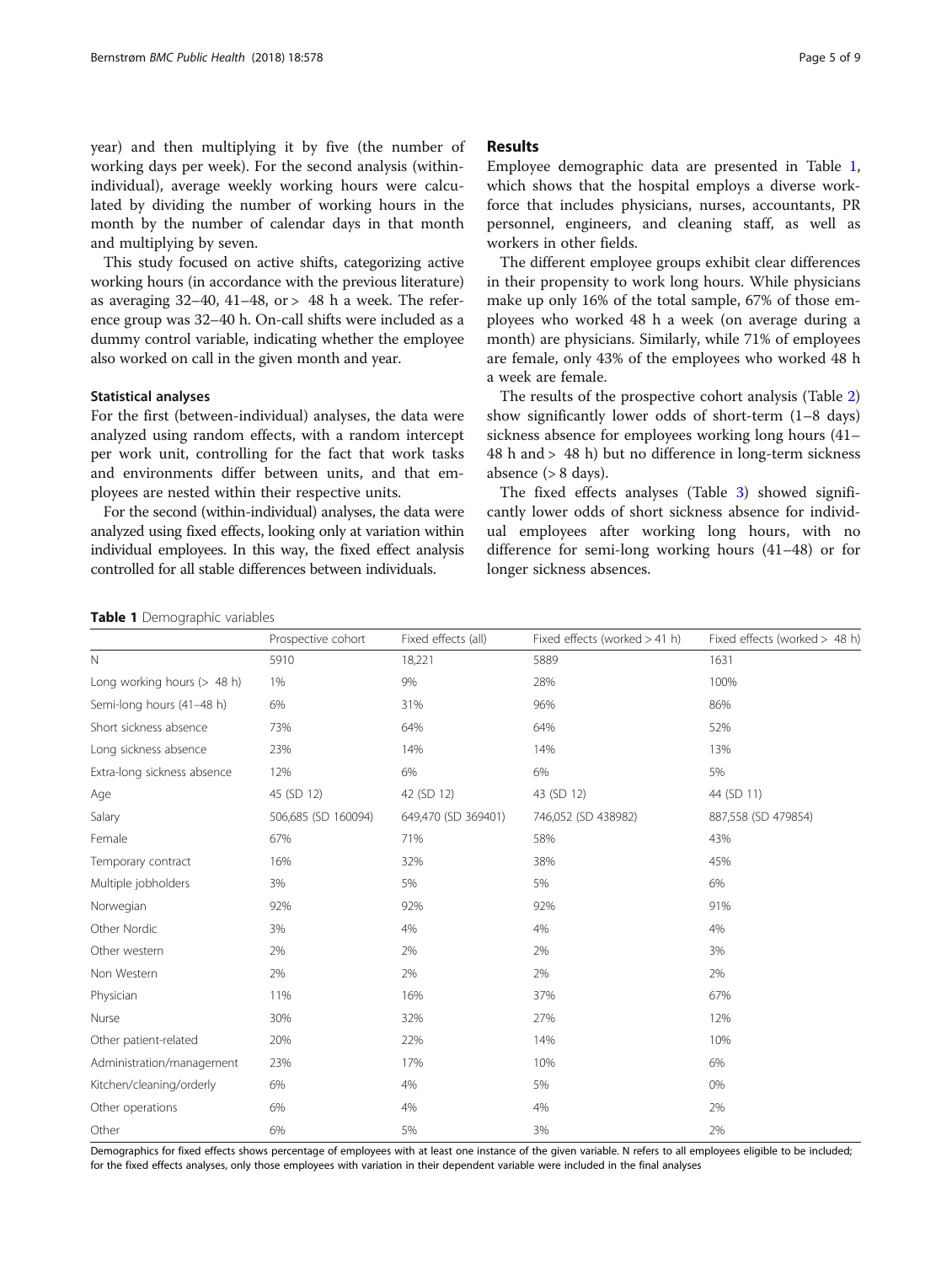<span id="page-5-0"></span>

|                                            | Short sickness absence<br>$(1-8$ days) |                     | Long sickness absence<br>$(9-183$ days) |                     | Extra-long sickness absence<br>$(> 183 \text{ days})$ |                     |
|--------------------------------------------|----------------------------------------|---------------------|-----------------------------------------|---------------------|-------------------------------------------------------|---------------------|
|                                            | OR                                     | 95% CI              | <b>OR</b>                               | 95% CI              | <b>OR</b>                                             | 95% CI              |
| Long working hours $(> 48 h$ per week)     | 0.40                                   | $(0.22 - 0.73)$ *** | 0.62                                    | $(0.26 - 1.48)$ ns  | 0.40                                                  | $(0.10 - 1.69)$ ns  |
| Semi-long working hours (41-48 h per week) | 0.56                                   | $(0.43 - 0.73)$ *** | 0.83                                    | $(0.60 - 1.13)$ ns  | 0.90                                                  | $(0.60 - 1.35)$ ns  |
| Salary                                     | 1.00                                   | $(1.00-1.00)$ ***   | 1.00                                    | $(1.00-1.00)$ ***   | 1.00                                                  | $(1.00 - 1.00)$ ns  |
| Temporary contract                         | 0.70                                   | $(0.57 - 0.86)$ *** | 0.74                                    | $(0.60 - 0.92)$ *** | 0.72                                                  | $(0.55 - 0.94)$ *   |
| Multiple job holder                        | 0.94                                   | $(0.66 - 1.35)$ ns  | 0.96                                    | $(0.67 - 1.37)$ ns  | 0.89                                                  | $(0.56 - 1.40)$ ns  |
| Female                                     | 1.56                                   | $(1.35 - 1.81)$ *** | 1.62                                    | $(1.39 - 1.88)$ *** | 1.81                                                  | $(1.48 - 2.20)$ *** |
| Age                                        | 0.98                                   | $(0.98 - 0.99)$ *** | 1.00                                    | $(0.99 - 1.01)$ ns  | 0.99                                                  | $(0.98 - 1.00)$ *   |
| On-call shifts                             | 0.95                                   | $(0.75 - 1.20)$ ns  | 0.84                                    | $(0.65 - 1.08)$ ns  | 0.85                                                  | $(0.62 - 1.17)$ ns  |
| Country of origin                          |                                        |                     |                                         |                     |                                                       |                     |
| Norwegian (Control)                        |                                        |                     |                                         |                     |                                                       |                     |
| Nordic immigrant                           | 1.51                                   | $(1.03 - 2.23)$ *   | 0.77                                    | $(0.53 - 1.12)$ ns  | 0.76                                                  | $(0.47 - 1.23)$ ns  |
| Other Western immigrants                   | 1.07                                   | $(0.69 - 1.68)$ ns  | 1.14                                    | $(0.73 - 1.80)$ ns  | 0.87                                                  | $(0.46 - 1.65)$ ns  |
| Non-Western immigrants                     | 0.92                                   | $(0.58 - 1.44)$ ns  | 0.95                                    | $(0.61 - 1.48)$ ns  | 0.63                                                  | $(0.33 - 1.23)$ ns  |
| Job                                        |                                        |                     |                                         |                     |                                                       |                     |
| Nurse (control)                            |                                        |                     |                                         |                     |                                                       |                     |
| Physician                                  | 0.97                                   | $(0.72 - 1.30)$ ns  | 1.21                                    | $(0.87 - 1.66)$ ns  | 1.03                                                  | $(0.69 - 1.54)$ ns  |
| Patient-oriented other                     | 0.95                                   | $(0.76 - 1.18)$ ns  | 1.24                                    | $(1.04 - 1.49)$ *   | 1.24                                                  | $(1.00 - 1.54)$ *   |
| Administration/management                  | 0.67                                   | $(0.55 - 0.82)$ *** | 0.91                                    | $(0.76 - 1.10)$ ns  | 0.95                                                  | $(0.76 - 1.20)$ ns  |
| Other operations                           | 0.66                                   | $(0.48 - 0.90)$ *** | 1.39                                    | $(1.05 - 1.84)$ *   | 1.24                                                  | $(0.87 - 1.77)$ ns  |
| Kitchen/cleaning/orderly                   | 1.35                                   | $(0.892.05)$ ***    | 1.36                                    | $(1.02 - 1.83)$ *   | 0.78                                                  | $(0.52 - 1.18)$ ns  |
| Other job                                  | 0.22                                   | $(0.16 - 0.30)$ ns  | 0.63                                    | $(0.44 - 0.90)$ **  | 0.78                                                  | $(0.51 - 1.18)$ ns  |
| Cons                                       | 26.27                                  |                     | 0.43                                    |                     | 0.21                                                  |                     |
| Variance (random-part)                     |                                        | <b>SE</b>           |                                         | <b>SE</b>           |                                                       | <b>SE</b>           |
| Level 1: Employee                          | $\pi$ 2/3                              |                     | $\pi$ 2/3                               |                     | $\pi$ 2/3                                             |                     |
| Level 2: Work unit                         | 0.29                                   | 0.00                | 0.05                                    | 0.01                | 0.00                                                  | 0.00                |

Logistic regression. Random effects analyses; random intercept for work unit

N employees: 5910; N departments: 986 (Full-time employees only)

The random part of the table presents the estimated variance explained at each level

 $* p > 0.05; ** p > 0.01; *** p > 0.001$ 

Additional analyses (not shown) tested the robustness of the results of fixed effects analysis. Analyses using working hours over the previous six months as the independent variable did not yield substantially different results. Similarly, a single analysis of all medically certified absences (> 8 days) (to strengthen the analysis by increasing the number of employees with at least one spell of absence) did not yield substantially different results. Again, analyzing only ≤3 days of absence—the spell returning the most consistent findings in previous studies—yielded similar findings.

# **Discussion**

As expected, and in line with the previous literature, the prospective cohort analyses showed significantly lower incidence of short-term sickness absence (1–8 days) for employees working long hours (both 41–48 h and >

48 h). As there was no significant relationship between working long hours and odds of long or extra-long sickness absences, the results also support previous findings that working long hours relates mainly to lower odds of short sickness absences and not necessarily to longer absences [\[17,](#page-8-0) [19,](#page-8-0) [21\]](#page-8-0). In general, the findings from the prospective cohort analysis are very similar to the results of previous cross-sectional and prospective cohort analyses.

Notably, the fixed effects analysis did also indicate a significant relationship between working long hours (> 48 h) and short-term sickness absence. This is the first study to test this within-individual relationship.

#### Practical and theoretical implications of the findings

The current results have three especially important implications, the first of which relates to how we interpret the negative relationship between long working hours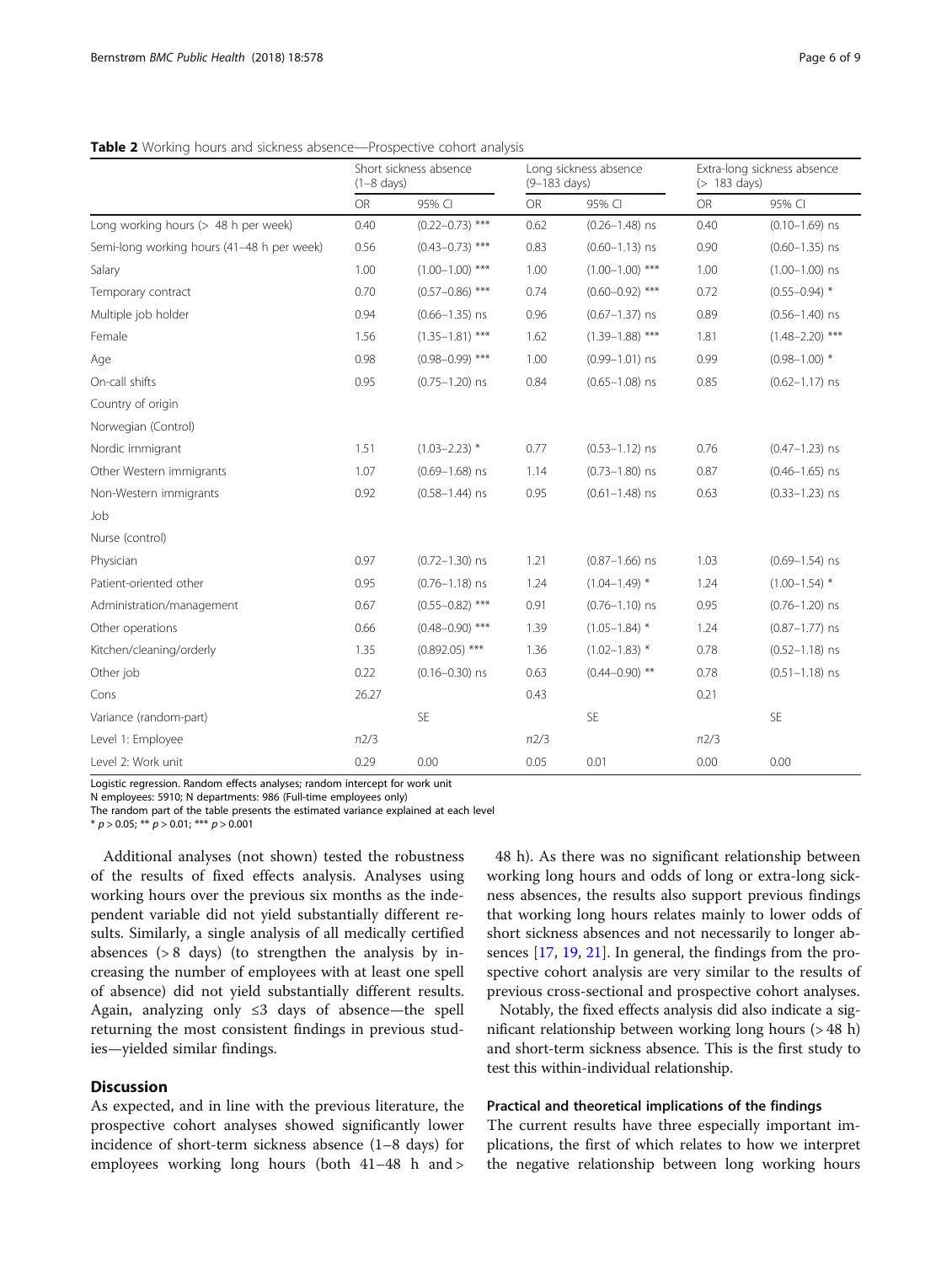### <span id="page-6-0"></span>Table 3 Working hours and sickness absence—Fixed effects analysis

|                                            | Short sickness absence<br>$(1-8 \text{ days})$ |                     | Long sickness absence<br>$(9 - 183 \text{ days})$ |                    | Extra-long sickness absence<br>183 days)<br>( |                    |
|--------------------------------------------|------------------------------------------------|---------------------|---------------------------------------------------|--------------------|-----------------------------------------------|--------------------|
|                                            | <b>OR</b>                                      | 95% CI              | <b>OR</b>                                         | 95% CI             | <b>OR</b>                                     | 95% CI             |
| Long Working hours (> 48 h per week)       | 0.77                                           | $(0.66 - 0.90)$ **  | 0.88                                              | $(0.62 - 1.26)$ ns | 0.81                                          | $(0.45 - 1.45)$ ns |
| Semi-long working hours (40-48 h per week) | 0.98                                           | $(0.92 - 1.05)$ ns  | 0.93                                              | $(0.79 - 1.10)$ ns | 0.92                                          | $(0.69 - 1.22)$ ns |
| Salary                                     | 1.00                                           | $(1.00 - 1.00)$ ns  | 1.00                                              | $(1.00 - 1.00)$ ns | 1.00                                          | $(1.00 - 1.00)$ ns |
| Temporary contract                         | 0.67                                           | $(0.58 - 0.78)$ *** | 0.46                                              | $(0.29 - 0.71)$ ** | 0.61                                          | $(0.31 - 1.19)$ ns |
| Multiple job holder                        | 0.77                                           | $(0.55 - 1.08)$ ns  | 1.54                                              | $(0.58 - 4.07)$ ns | 2.09                                          | $(0.52 - 8.47)$ ns |
| On-call shifts                             | 0.94                                           | $(0.80 - 1.11)$ ns  | 0.85                                              | $(0.56 - 1.31)$ ns | 1.02                                          | $(0.54 - 1.93)$ ns |
| January to March                           | 1.11                                           | $(1.03 - 1.19)$ **  | 01.38                                             | $(1.14 - 1.67)$ ** | 1.55                                          | $(1.12 - 2.14)$ ** |
| April to June                              | 0.74                                           | $(0.69 - 0.80)$ *** | 0.97                                              | $(0.79 - 1.20)$ ns | 1.19                                          | $(0.84 - 1.68)$ ns |
| July to September                          | 0.57                                           | $(0.52 - 0.61)$ *** | 0.92                                              | $(0.76 - 1.13)$ ns | 0.87                                          | $(0.61 - 1.24)$ ns |

Logistic regression. Fixed effects analyses; employee-months nested within employees

N short absence: 3662 (40,513 observations); employees followed 2–32 months (11 on average) N long absence: 838 (9434); employees followed 2–27 months (11 on average) N extra-long absence: 320 (3629); employees followed 2–26 months (11 on average)

\*\*  $p > 0.01$ ;\*\*\*  $p > 0.001$ 

and sickness absence. While the between-individual analyses' support for relatively stable individual differences might partly explain the lower absence rate among employees who work long hours, the relationship does not seem entirely due to stable differences between individuals. The within-individual relationship may indicate that employees regulate how much they work in accordance with fluctuations in their own health—that is, they work more when they feel fit. Attendance motivation may also fluctuate according to work demands, as employees may be more reluctant to call in sick during periods of high work pressure because of an increased sense of being needed or increased guilt about leaving already pressured colleagues to do more work.

Second, in line with two previous studies, the present results only showed a significant relationship between long working hours and short-term sickness absence [[17,](#page-8-0) [19](#page-8-0)], supporting the view that lower sickness absence rates among those working long hours are likely to be caused by those factors that are most relevant for shorter absences. If employees who work longer hours were significantly healthier, we would also expect to find a relationship between long working hours and long-term sickness absence. Attendance motivation and more scope to attend work while ill might be more relevant explanations when only short-term absence is lower.

Third and notably, these results do not align with previous research showing that increased health problems are a consequence of long working hours [[6,](#page-8-0) [7](#page-8-0)]. We might expect that, after controlling for stable differences between employees and their work, the results would show increased absence following periods of long working hours. While employees who work longer hours typically also have lower absence rates,

they may nevertheless experience strain as a result of working long hours, with increased absence as compared to when working shorter hours. However, the results do not support any such relationship. Arguably, one explanation for the lack of a positive correlation in the fixed effects study between long working hours and sickness absence is that some health problems may take time to manifest. However, looking at working hours over the previous six months did not alter these results substantially. The lack of a positive relationship between working hours and sickness absence might also be an effect of the sample. Some studies have reported that the negative health consequences of long working hours are found mainly among blue-collar workers  $[8, 12]$  $[8, 12]$  $[8, 12]$ ; in the current sample, it is mainly white-collar employees who work long hours, especially physicians. Future studies should further explore why no positive correlation was found here between long working hours and sickness absence.

As mentioned earlier, current legal policies allow employers to calculate average weekly working hours over an extended period, so allowing for shorter periods of long working hours [[27](#page-8-0), [28\]](#page-8-0). The results indicate no negative ramifications of such policies in relation to sickness absence.

#### Limitations and strengths

Some of the study's limitations and strengths are worth commenting on. The case hospital offered a unique opportunity to use objective longitudinal records of working hours, measuring both dependent and independent variables with high precision over 4 years. Using a fixed effects design, this study is the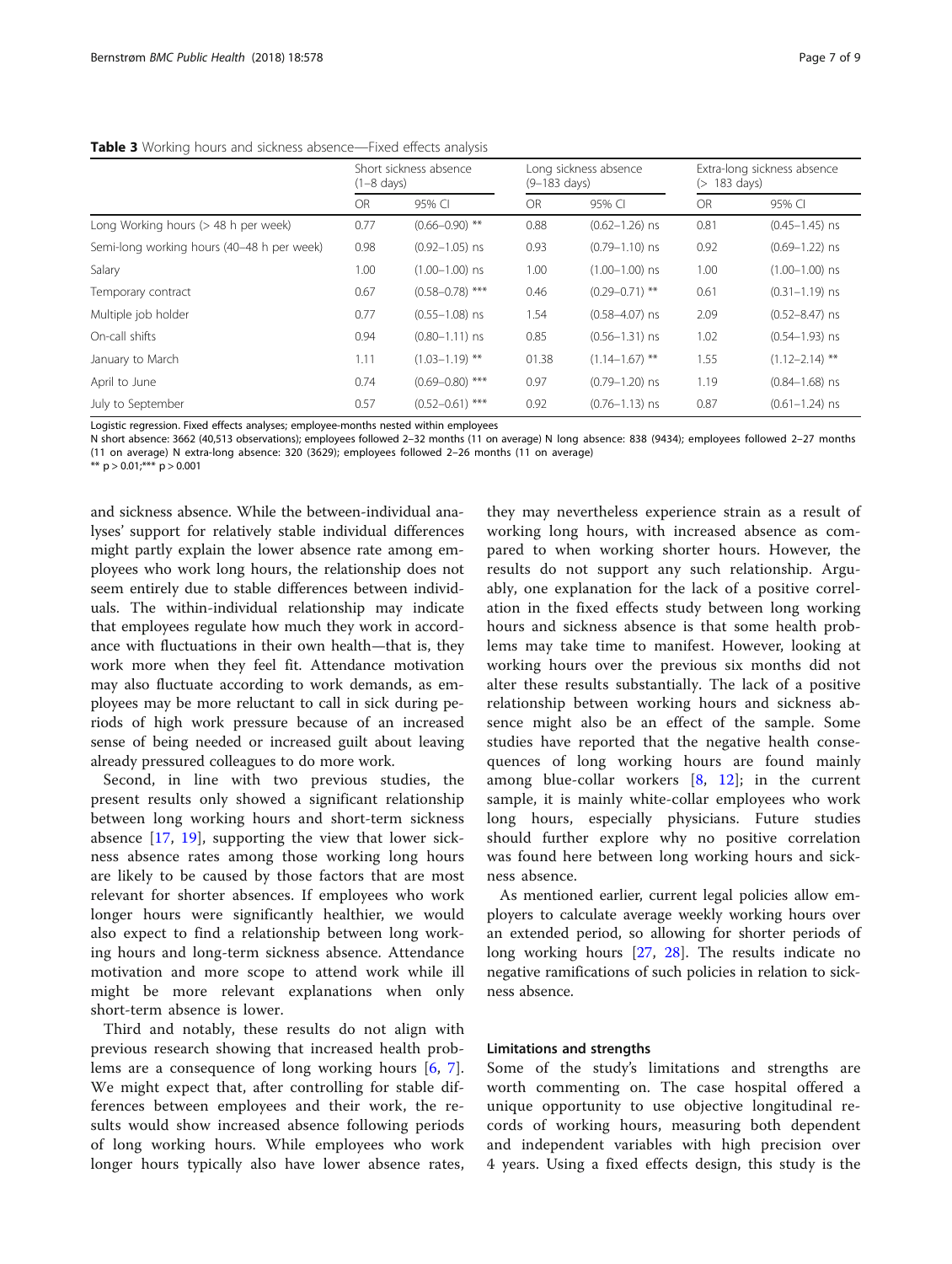<span id="page-7-0"></span>first to investigate within-individual correlation between long working hours and sickness absence.

Although this was a large heterogeneous sample, the employees who work long hours are mainly white-collar groups. This limits the generalizability of the findings, and their application to populations of blue-collar workers who work long hours requires further investigation. However, the similarities between the results of previous analyses and the first cohort analyses in the present study tend to support the study's generalizability.

The final samples, consisting only of full-time employees who log at least 32 h a week on average, excludes a large number of employees who did not meet all the inclusion criteria. These exclusions are important for the interoperation of the results. The relationship between work hours and sickness absence is unlikely to be linear [\[16](#page-8-0)], and including part-time employees in the control group could have influenced the results. Furthermore, because both analyses are longitudinal (prospective cohort and fixed effect) the sample is restricted to employees who have worked at least two consecutive periods (2 years for the prospective cohort and 2 months for the fixed effects analyses). Some employees in the hospital sector work on relatively short-term contracts and they might differ from permanent employees both in terms of pressure to work long hours and pressure to attend work while ill.

Finally, the use of objective records provides no information about employees' motives and experiences. Additional information, such as why employees work long hours, may yield more nuanced results.

# Conclusions

While long working hours seem to lead to impaired health, several studies have also shown that long working hours are related to lower levels of sickness absence. In line with previous studies of sickness absence, the present results showed significant between-individual differences indicating that employees who work longer hours have lower absence rates. One novel contribution of the current study was that it also investigated withinindividual differences in relation to long working hours and sickness absence and how employees' odds of sickness absence change when their working hours change. The results show a moderate reduction in the odds of short-term sickness absence after months of long working hours. These results indicate that the negative relationship between long working hours and short-term sickness absence is not only a consequence of stable differences between those who typically work long hours and those who typically do not. One possible explanation is that employees' attendance motivation increases when work pressure is high, with an accompanying

decrease in short-term sickness absence. These findings conflict with earlier studies reporting a relationship between long working hours and reduced health, and future studies should explore this contradiction.

Current legislation commonly emphasizes average working hours over an extended period, allowing for shorter periods of long working hours. The current study found no negative effect of long working hours on sickness absence in the hospital sector.

#### Acknowledgements

Representatives of the hospital provided invaluable insights and assistance in facilitating access to the data. The project group (SESA) provided helpful feedback along the way.

#### Funding

This work was supported by The Research Council of Norway, grant number 237784.

A review panel appointed by the funding body evaluated a project description before granting money to the project. The funding body has not played any other role in the execution of the project (e.g. collection of data, analyses, and interpretation).

#### Availability of data and materials

The datasets analyzed during the current study are not publicly available. The data are the property of the participating hospital. On reasonable request, the corresponding author can facilitate contact with the participating hospital.

#### Author's contributions

The author is responsible for the design of the study, analyses and interpretation of the data, and for writing the paper. The author read and approved the final manuscript.

#### Ethics approval and consent to participate

The study conformed to the principles embodied in the Declaration of Helsinki.

Permission to access the data was sought from the participating hospital, which was also responsible for anonymizing the data before being passed on to the project group.

The project was reported to the Norwegian Social Science Data Service (NSD), ensuring compliance with all ethical requirements for data collection, data storage, and data handling (ref: 40900 / 3 / LT). NSD is the Data Protection Official for Research for all Norwegian universities and university colleges, as well as for several hospitals and research institutes. According to national regulations, most research must only be submitted to NSD, which also evaluates the need for further ethical approval by the Data Inspectorate ([http://www.nsd.uib.no/nsd/english/pvo.html\)](http://www.nsd.uib.no/nsd/english/pvo.html). Further ethical approval was not required for this project.

#### Competing interests

The author declares that they have no competing interests.

#### Publisher's Note

Springer Nature remains neutral with regard to jurisdictional claims in published maps and institutional affiliations.

#### Received: 27 June 2017 Accepted: 17 April 2018 Published online: 02 May 2018

### References

- 1. Nicholson S, Pauly MV, Polsky D, Sharda C, Szrek H, Berger ML. Measuring the effects of work loss on productivity with team production. Health Econ. 2006;15(2):111−123.
- 2. Floderus B, Goransson S, Alexanderson K, Aronsson G. Self-estimated life situation in patients on long-term sick leave. J Rehabil Med. 2005;37(5): 291−299.